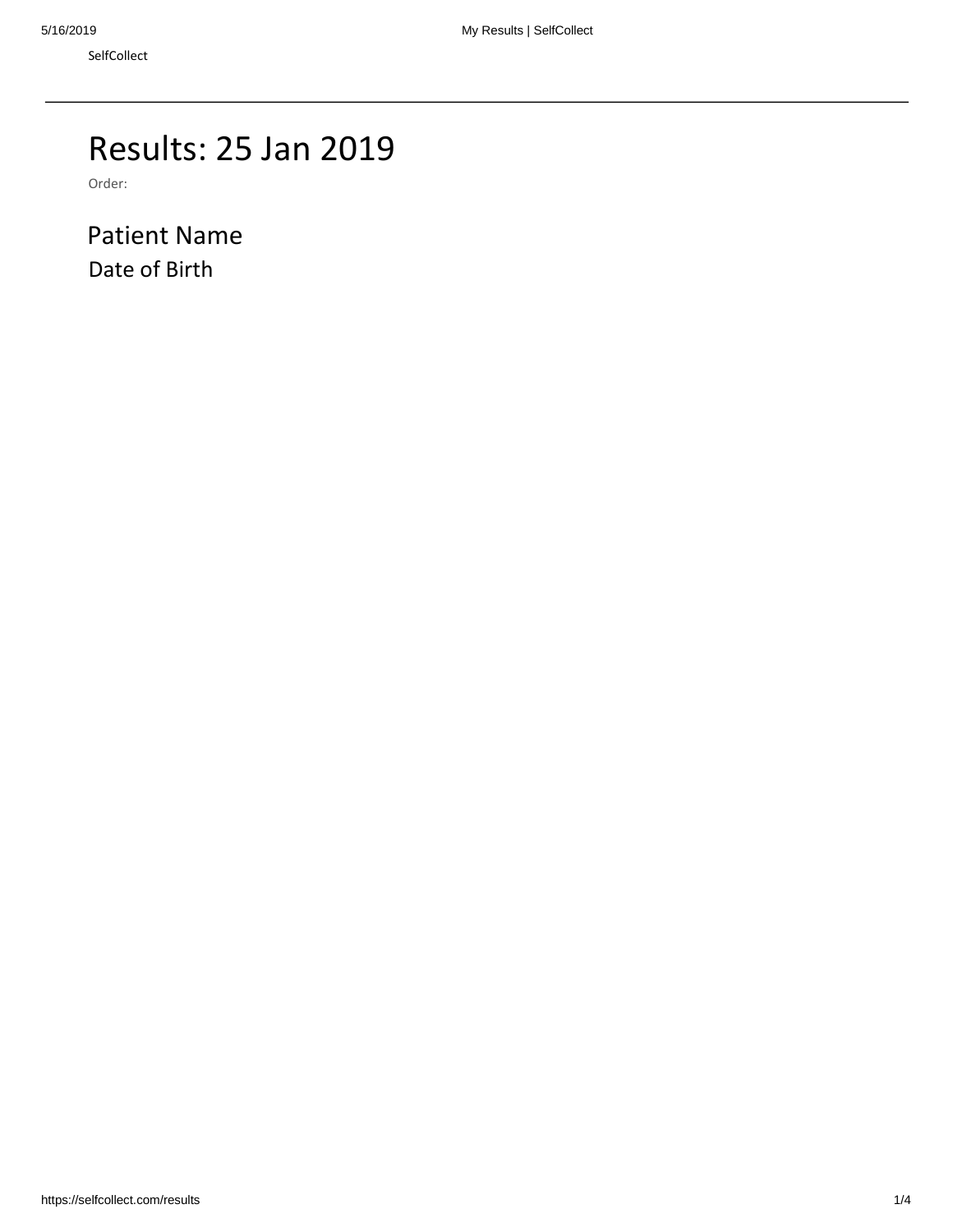| CONDITION  | <b>BODY SITE</b>                         | RESULT                                                        |  |
|------------|------------------------------------------|---------------------------------------------------------------|--|
| Chlamydia  | Penile                                   | <b>Negative</b>                                               |  |
| CONDITION  | <b>BODY SITE</b>                         | RESULT                                                        |  |
| Gonorrhea  | Penile                                   | <b>Negative</b>                                               |  |
| CONDITION  | <b>BODY SITE</b>                         | RESULT                                                        |  |
| <b>HPV</b> | Penile                                   | Negative - HPV-6 - Low Risk                                   |  |
|            |                                          | High & Low Risk Genotyping Negative - HPV-11 - LOW Risk       |  |
|            | Negative - HPV-16 - High Risk Negative - |                                                               |  |
|            |                                          | HPV-18 - High Risk                                            |  |
|            |                                          | Negative - HPV-26 - High Risk                                 |  |
|            |                                          | Negative - HPV-30 - Probable High Risk                        |  |
|            |                                          | Negative - HPV-31 - High Risk                                 |  |
|            |                                          | Negative - HPV-32 - Low Risk                                  |  |
|            |                                          | Negative - HPV-33 - High Risk Negative -                      |  |
|            |                                          | HPV-34 - High Risk Negative - HPV-35 -                        |  |
|            |                                          | High Risk Negative - HPV-39 - High Risk                       |  |
|            |                                          | Negative - HPV-40 - Low Risk                                  |  |
|            |                                          | Negative - HPV-41 - Probable Low Risk                         |  |
|            |                                          | Negative - HPV-42 - Low Risk Negative -                       |  |
|            |                                          | HPV-43 - Low Risk Negative - HPV-44 -                         |  |
|            |                                          | Low Risk                                                      |  |
|            |                                          | Negative - HPV-45 - High Risk                                 |  |
|            |                                          | Negative - HPV-49 - Probable Low Risk                         |  |
|            |                                          | Negative - HPV-51 - High Risk                                 |  |
|            |                                          | Negative - HPV-52 - High Risk                                 |  |
|            |                                          | Negative - HPV-53 - High Risk                                 |  |
|            |                                          | Negative - HPV-54 - Low Risk                                  |  |
|            |                                          | Negative - HPV-55 - Low Risk                                  |  |
|            |                                          | Negative - HPV-56 - High Risk Negative - HPV-57 - Low<br>Risk |  |
|            |                                          | Negative - HPV-58 - High Risk Negative -                      |  |
|            |                                          | HPV-59 - High Risk                                            |  |
|            |                                          | Negative - HPV-60 - Probable Low Risk                         |  |
|            |                                          | Negative - HPV-61 - Low Risk                                  |  |
|            |                                          | Negative - HPV-62 - Low Risk                                  |  |
|            |                                          | Negative - HPV-64 - Probable High Risk                        |  |
|            |                                          | Negative - HPV-66 - High Risk                                 |  |
|            |                                          | Negative - HPV-67 - High Risk                                 |  |
|            |                                          | Negative - HPV-68 - High Risk                                 |  |
|            |                                          | Negative - HPV-69 - Probable High Risk                        |  |
|            |                                          | Negative - HPV-70 - High Risk                                 |  |
|            |                                          | Negative - HPV-71 - Low Risk                                  |  |
|            |                                          | Negative - HPV-72 - Low Risk                                  |  |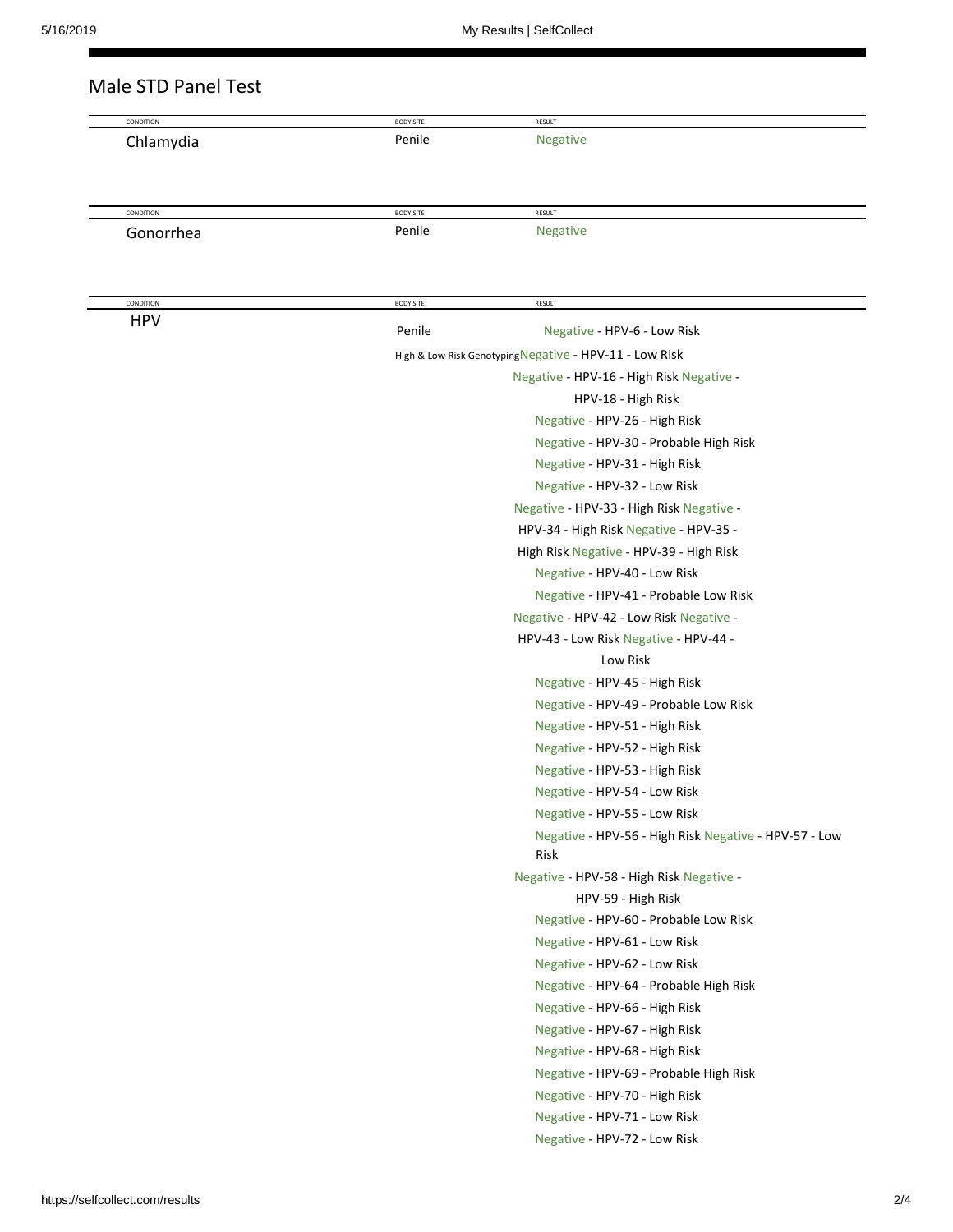| 5/16/2019      | My Results   SelfCollect<br>Negative - HPV-73 - High Risk<br>Negative - HPV-74 - Low Risk<br>Negative - HPV-75 - Low Risk<br>Negative - HPV-77 - Low Risk<br>Negative - HPV-80 - Low Risk<br>Negative - HPV-81 - Low Risk<br>Negative - HPV-82 - High Risk<br>Negative - HPV-83 - Low Risk Negative -<br>HPV-84 - Low Risk |  |  |        |                     |                  |                              |
|----------------|----------------------------------------------------------------------------------------------------------------------------------------------------------------------------------------------------------------------------------------------------------------------------------------------------------------------------|--|--|--------|---------------------|------------------|------------------------------|
|                |                                                                                                                                                                                                                                                                                                                            |  |  |        |                     |                  |                              |
|                |                                                                                                                                                                                                                                                                                                                            |  |  |        |                     |                  |                              |
|                |                                                                                                                                                                                                                                                                                                                            |  |  |        |                     |                  |                              |
|                |                                                                                                                                                                                                                                                                                                                            |  |  |        |                     |                  | Negative - HPV-89 - Low Risk |
|                |                                                                                                                                                                                                                                                                                                                            |  |  |        | CONDITION           | <b>BODY SITE</b> | RESULT                       |
| Herpes Virus I |                                                                                                                                                                                                                                                                                                                            |  |  | Penile | <b>Not Detected</b> |                  |                              |
|                |                                                                                                                                                                                                                                                                                                                            |  |  |        |                     |                  |                              |
|                |                                                                                                                                                                                                                                                                                                                            |  |  |        |                     |                  |                              |
|                |                                                                                                                                                                                                                                                                                                                            |  |  |        |                     |                  |                              |

# For additional information on the HPV subtypes, please visit our [resource page.](https://selfcollect.com/content/hpv)

Herpes Virus II **Not Detected Penile** Not Detected

CONDITION BODY SITE RESULT

Please be aware, these results do not exclude the possibility of HPV not detected due to sampling or assay sensitivity. Under certain circumstances, it may be reasonable for you or a licensed medical professional to repeat these tests, positive or negative, for confirmation.

It is the responsibility of the test recipient to arrange with a physician for consult or interpretation of these test results.

Under certain circumstances, it may be reasonable for you or a licensed medical professional to repeat these tests, positive or negative, for confirmation.

These test results have been generated using double stranded DNA Nucleic Acid Amplification Techniques (NAAT) and performance characteristics of this test were determined by West Coast Pathology Laboratories. Some testing methodologies used may not be cleared by the US Food and Drug Administration (FDA). The FDA does not require certain tests to go through premarket FDA review. This test is used for clinical purposes. It should not be regarded as investigational or for research. This laboratory is certified under Clinical Laboratory Improvements Amendments (CLIA) as qualified to perform high complexity clinical laboratory testing.

Performing Laboratory: WCPL - 712 Alfred Nobel Dr., Hercules CA 94547 - CLIA # 05D0887574

Lisa Helfend, PhD, MD (Medical Director)

# You've received your results. Now what?

## If your test result is Positive

First, remember that STDs are very common. Most are easily treated or managed with medication, so it's important that you schedule an appointment with a qualified healthcare provider as soon as possible. He or she will discuss treatment options and next steps.

#### IMPORTANT - PLEASE READ CAREFULLY

It is extremely important to realize that HPV-16 in women and men is particularly aggressive, even in the very young.